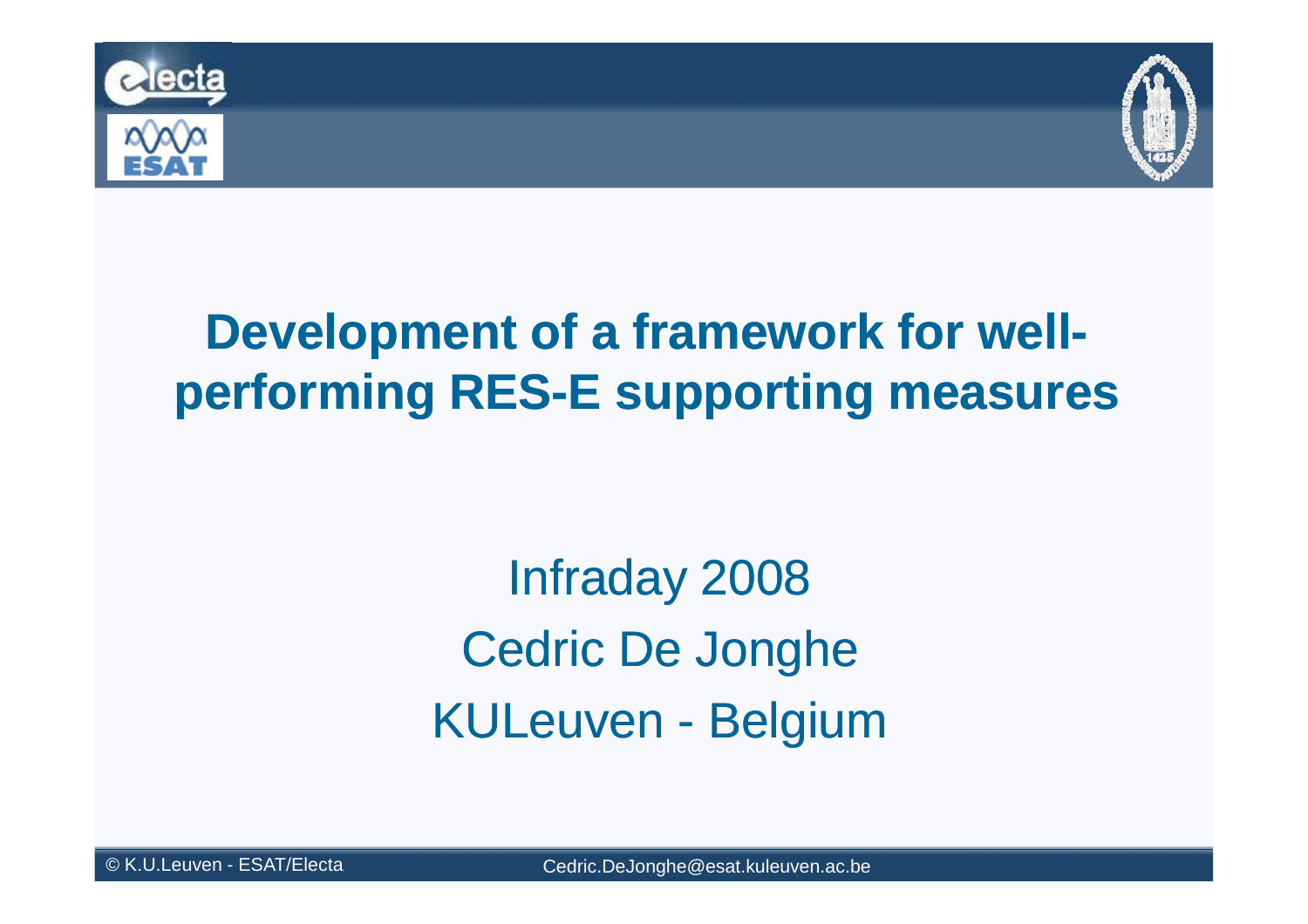

#### Objective:

"Compare mechanisms within a region based on performance optimization of the RES-E supporting policy toward the future"

How?:

"Building a framework with medium and long term objectives"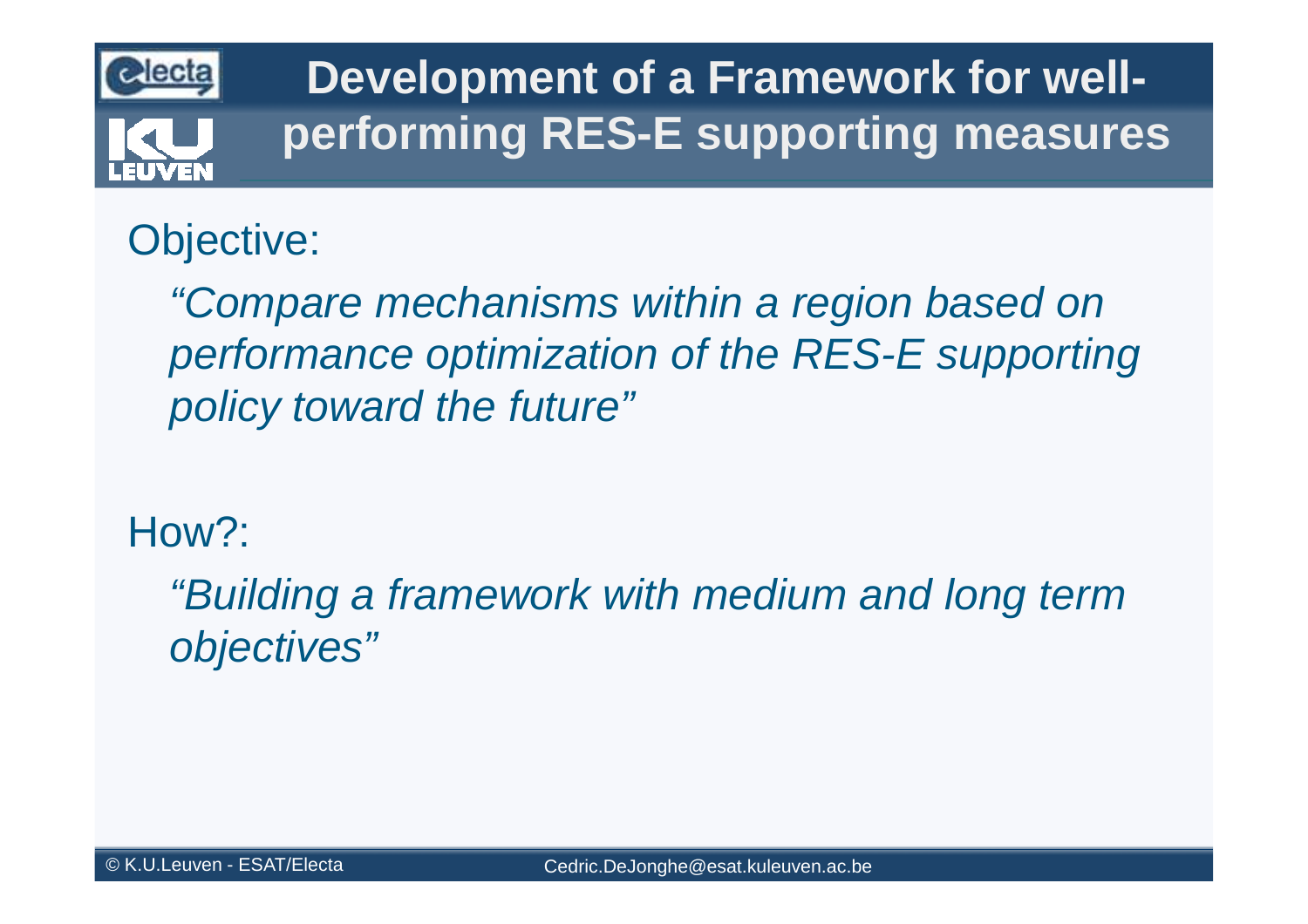

- **•** Introduction
- Why do we need renewables?
- Framework for supporting measures
- Supporting measures withing the framework
- $\bullet$ Redesigning to improve performance optimization
- $\bullet$ Dynamic portfolio of supporting measures
- Conclusion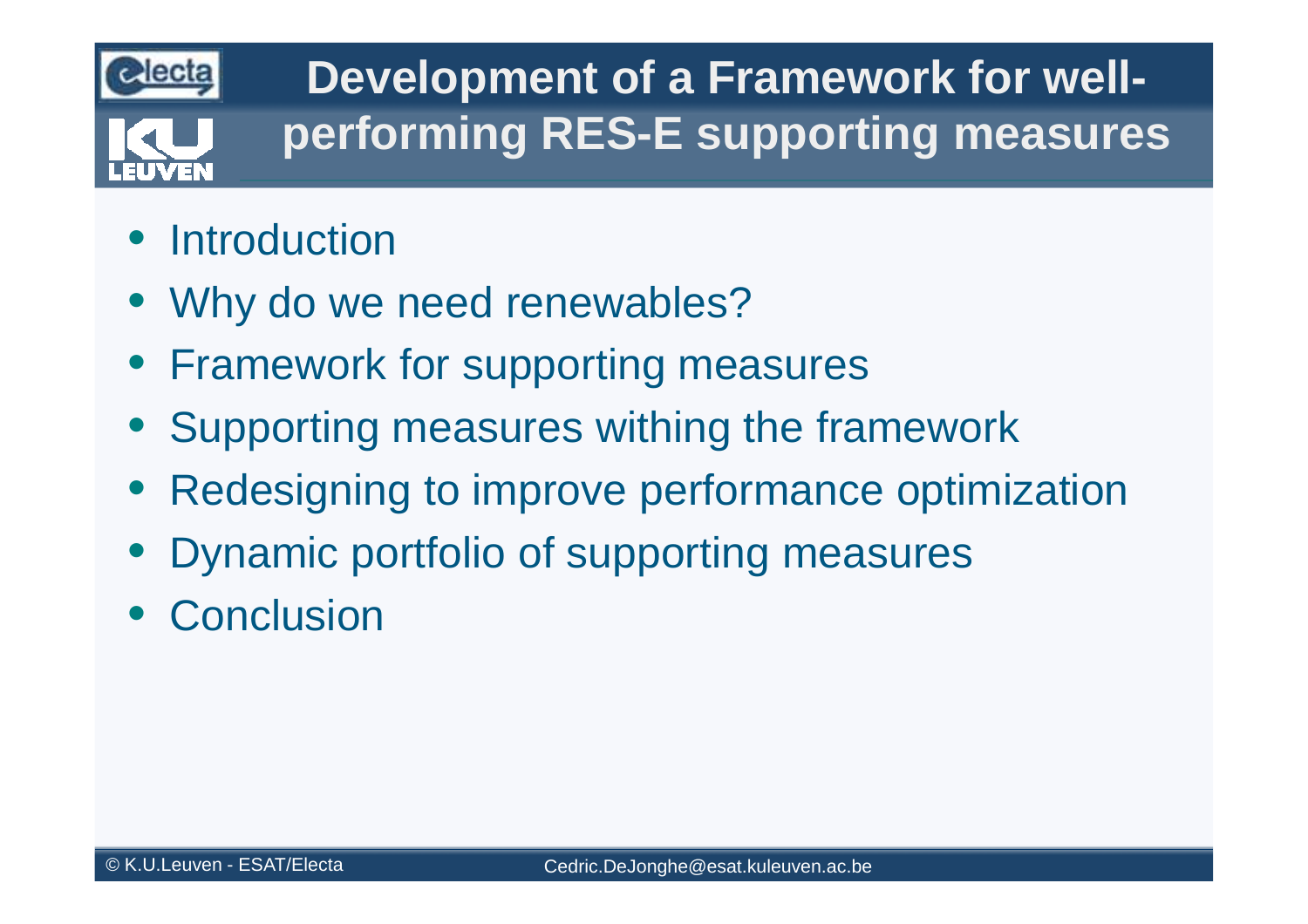

- $\bullet$ **Introduction** 
	- $\overline{\phantom{a}}$ Directive 96/92/EC
	- $\overline{\phantom{a}}$ Renewables Directive 2001/77/EC
	- Promotion of the use of biofuels: Directive 2003/30/EC  $\overline{\phantom{a}}$
	- Taxation of energy products and electricity: Directive 2003/96/EC
	- Renewable Energy Road Map
	- $\overline{\phantom{a}}$ European Strategic Energy Technology (SET) plan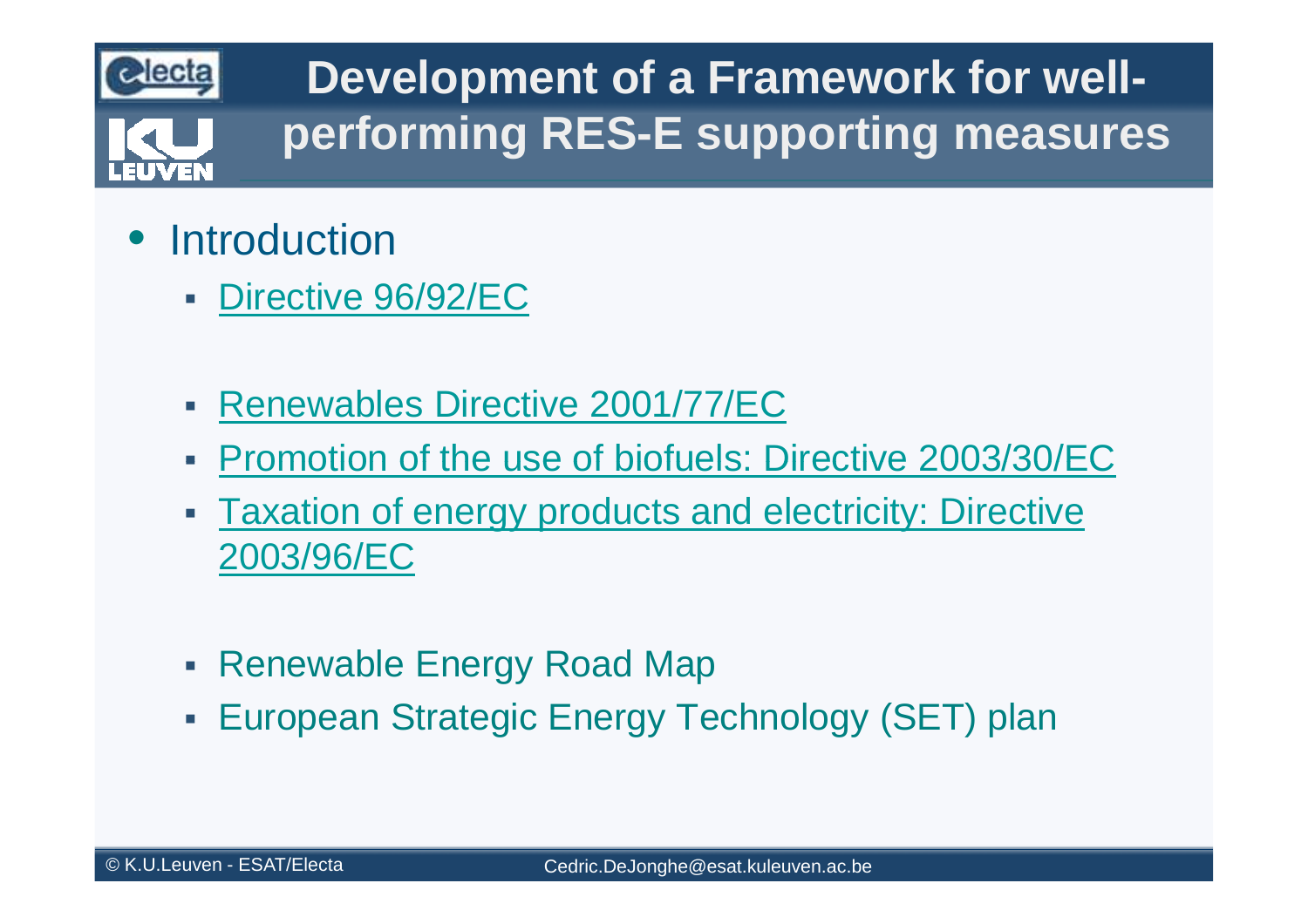

• Why do we need renewables?



- •Improved security of energy supply
- •Mitigation of greenhouse gas emissions by the EU power sector
- •Mitigation of regional and local pollutant emissions
- •Enhanced competitive edge for the EU in the renewable energies technology industries
- •Improved economic and social prospects especially for rural and isolated regions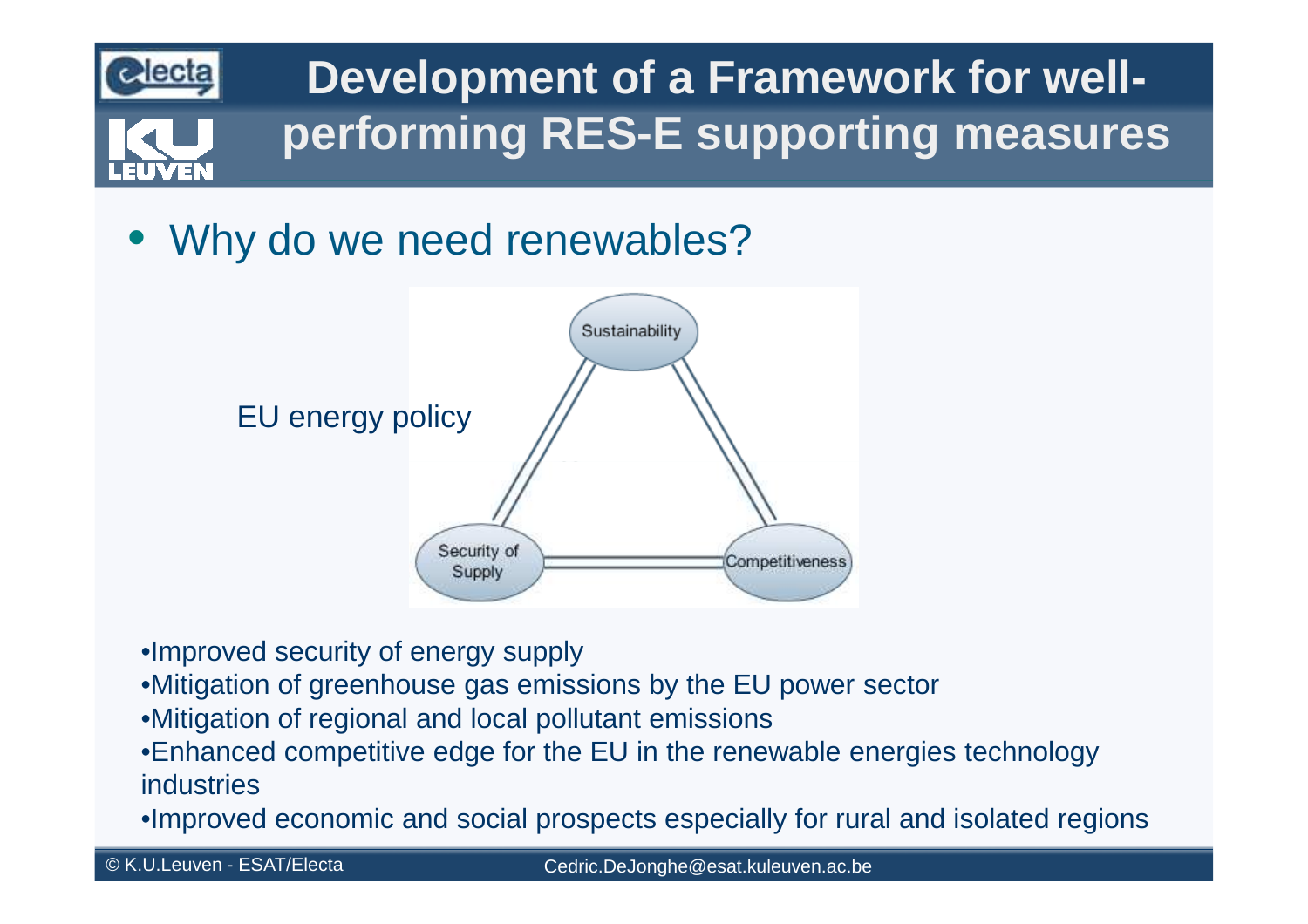

• Why do we need renewables?



- $\bullet$ Improved security of energy supply
- $\bullet$ Mitigation of greenhouse gas emissions by the EU power sector
- $\bullet$ Mitigation of regional and local pollutant emissions
- •Enhanced competitive edge for the EU in the renewable energies technology industries
- •Improved economic and social prospects especially for rural and isolated regions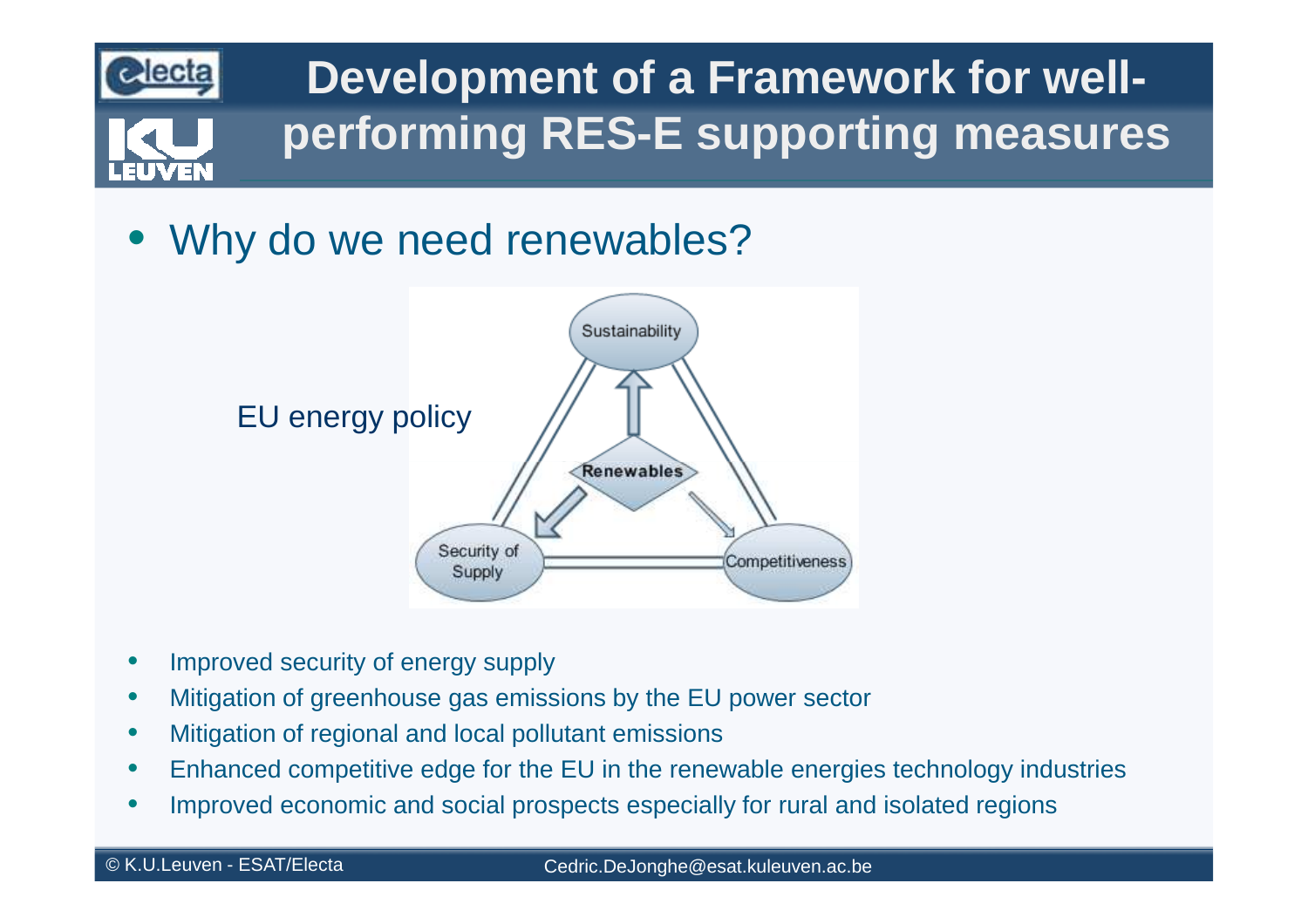

• Why do we need renewables?



EU-25 total energy (in million toe)

Cedric.DeJonghe@esat.kuleuven.ac.be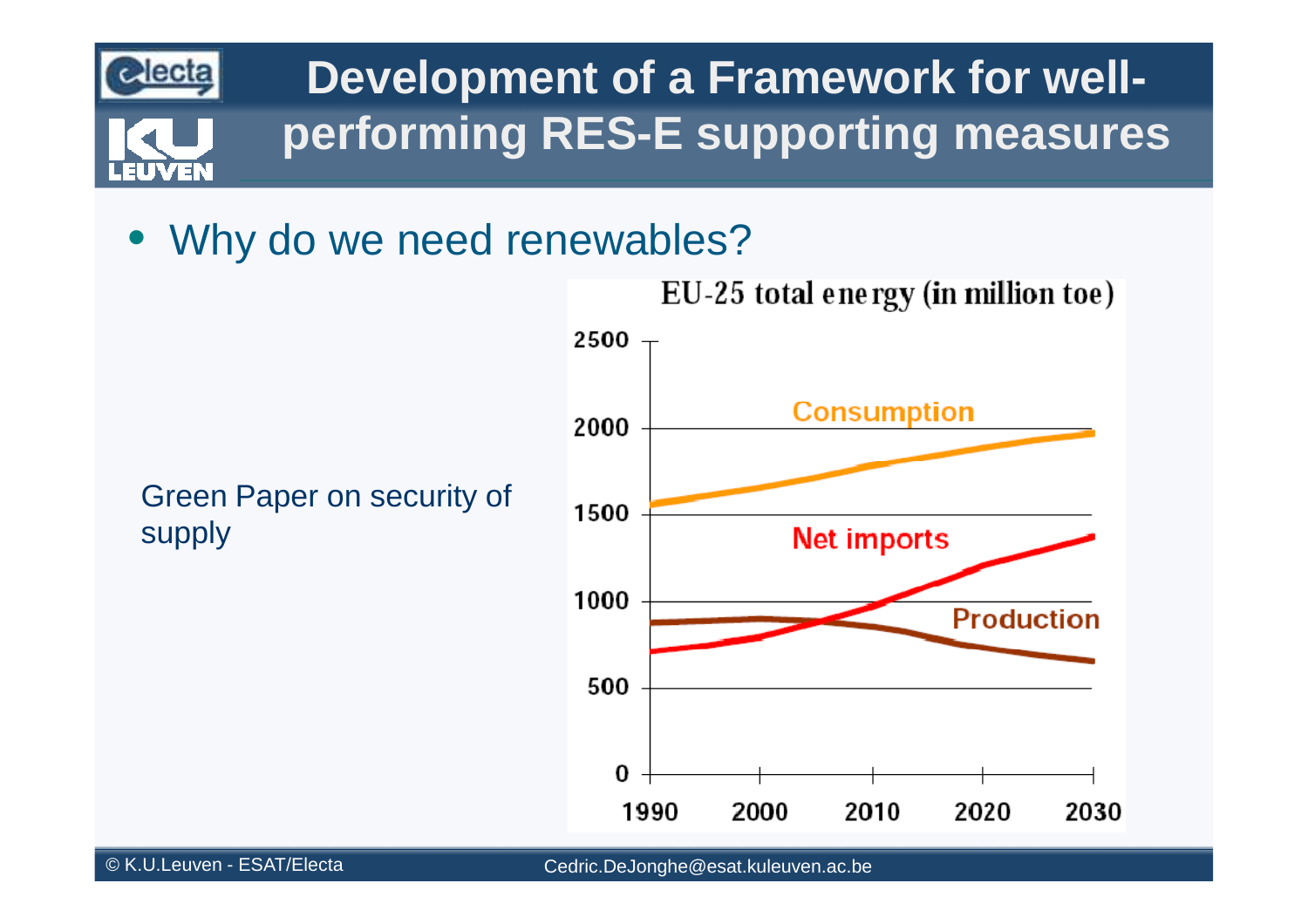

#### $\bullet$ Framework for supporting measures



Cost-efficiency = total money received for RES generation cost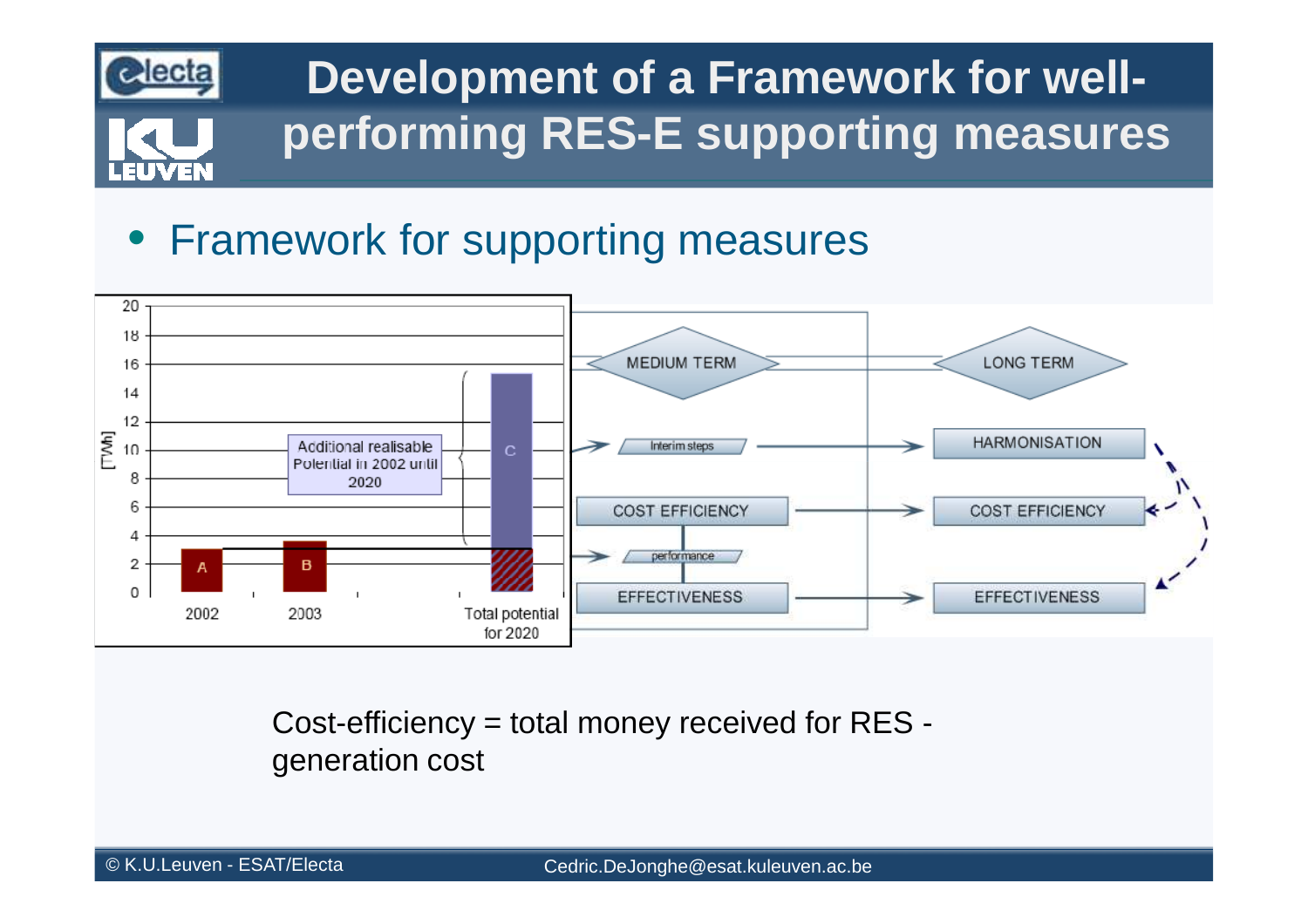

#### • Framework for supporting measures

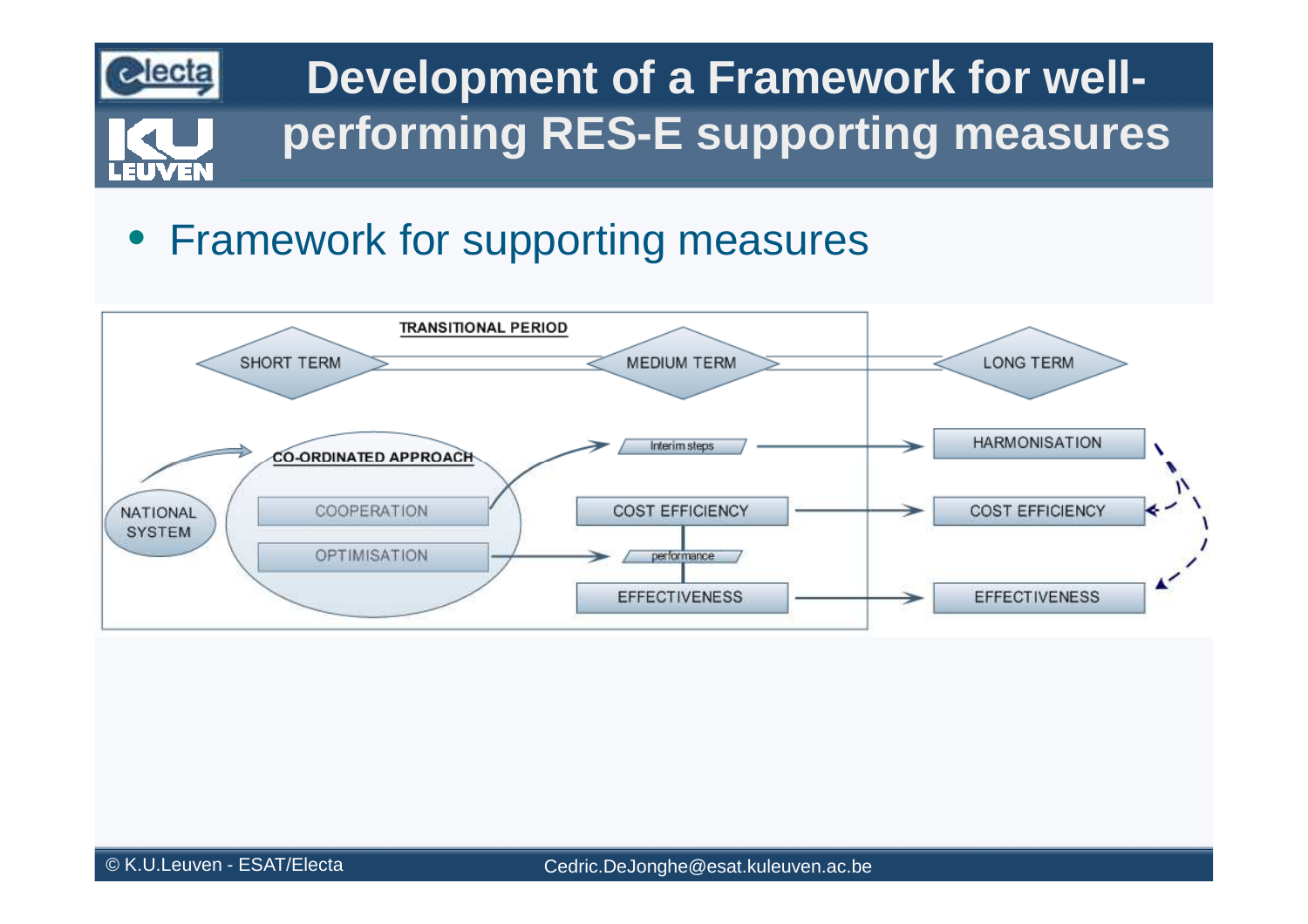

 $\bullet$ Supporting measures withing the framework

|                                                    | <b>Tendering</b> | Fiscal incentive   Feed-in   Certificates |  |
|----------------------------------------------------|------------------|-------------------------------------------|--|
| Increasing stability $\&$ reducing investment risk |                  |                                           |  |
| Encouraging technological diversity                |                  |                                           |  |
| Selection of least cost options                    |                  |                                           |  |
| Compatibility with internal market                 |                  |                                           |  |
| Keeping the pressure towards the objectives        |                  |                                           |  |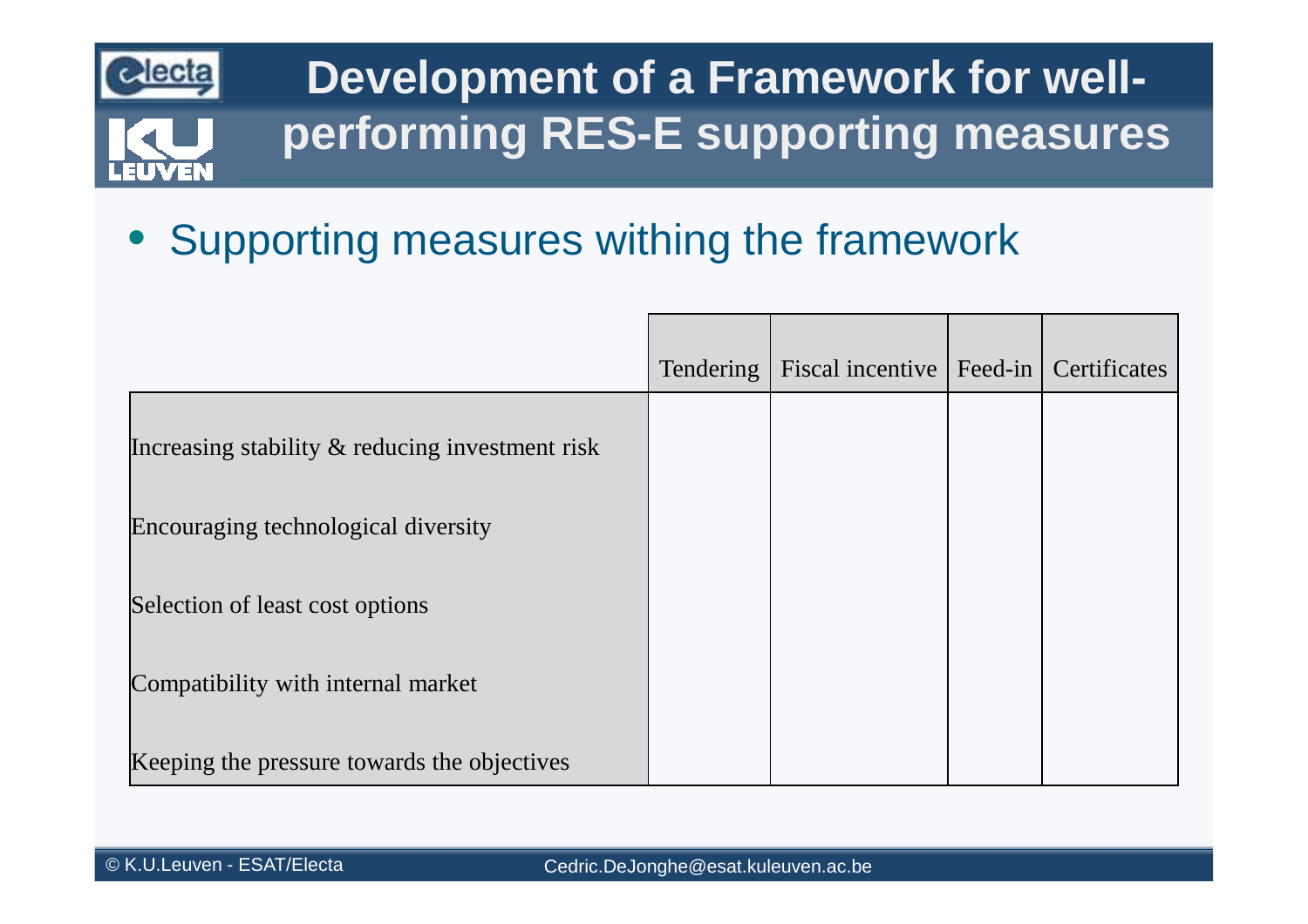

 $\bullet$ Supporting measures withing the framework

|                                                    | Tendering | Fiscal incentive   Feed-in   Certificates |      |      |
|----------------------------------------------------|-----------|-------------------------------------------|------|------|
| Increasing stability $\&$ reducing investment risk |           |                                           | $++$ |      |
| Encouraging technological diversity                | $+$       | $+$                                       | $++$ |      |
| Selection of least cost options                    | $+$       |                                           |      | $++$ |
| Compatibility with internal market                 | $+$       | $+$                                       |      | $++$ |
| Keeping the pressure towards the objectives        |           |                                           |      | $++$ |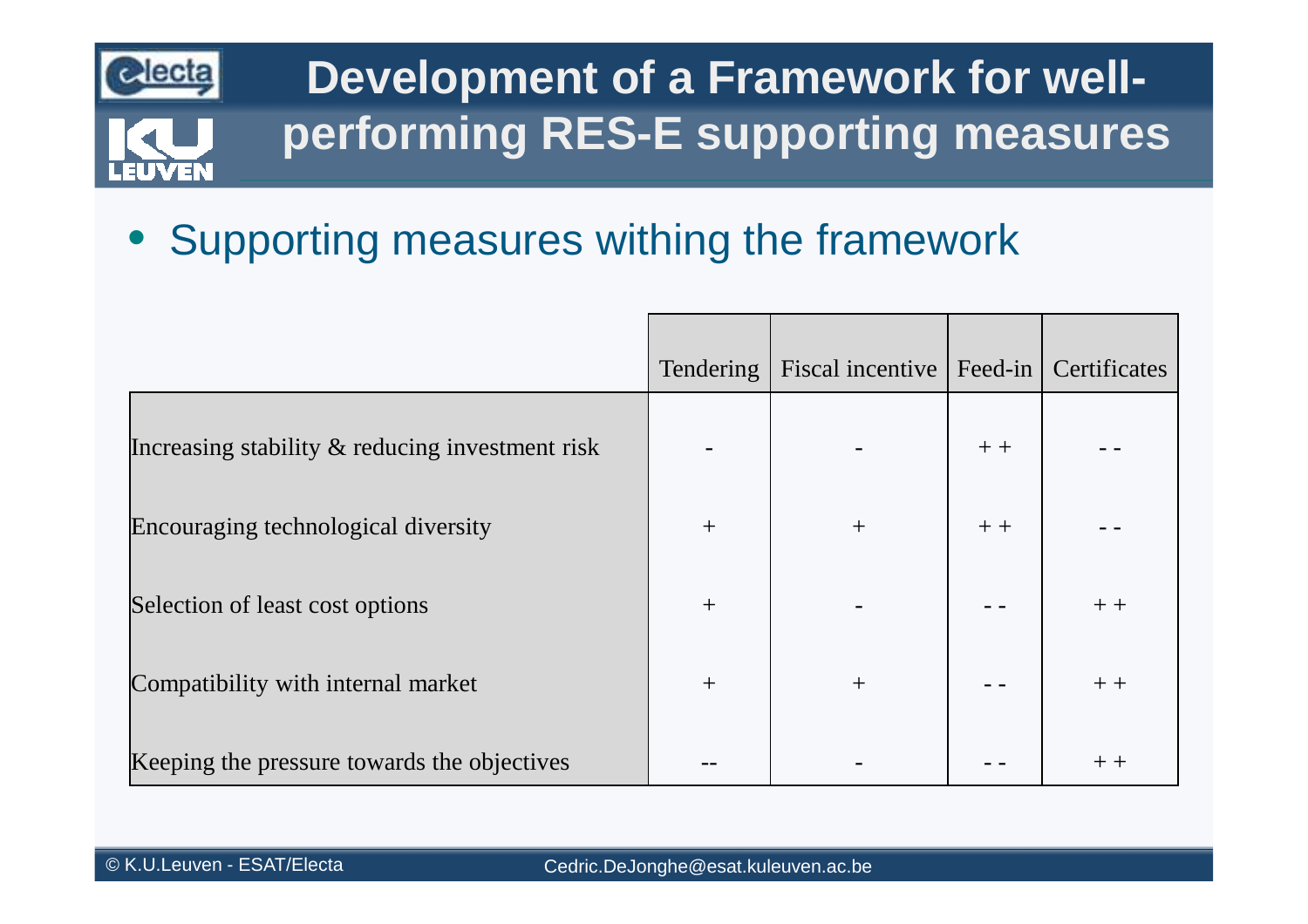

- $\bullet$  Redesigning to improve performance optimization
	- Feed-in tariff
	- Tradable certificates

|                                                 | Tendering | Fiscal incentive | Feed-in | Certificates |
|-------------------------------------------------|-----------|------------------|---------|--------------|
| Increasing stability & reducing investment risk |           |                  | $++$    |              |
| Encouraging technological diversity             | $^{+}$    | $+$              | $++$    |              |
| Selection of least cost options                 | $^{+}$    |                  |         | $++$         |
| Compatibility with internal market              | $^{+}$    | $^{+}$           |         | $++$         |
| Keeping the pressure towards the objectives     | --        |                  |         | $++$         |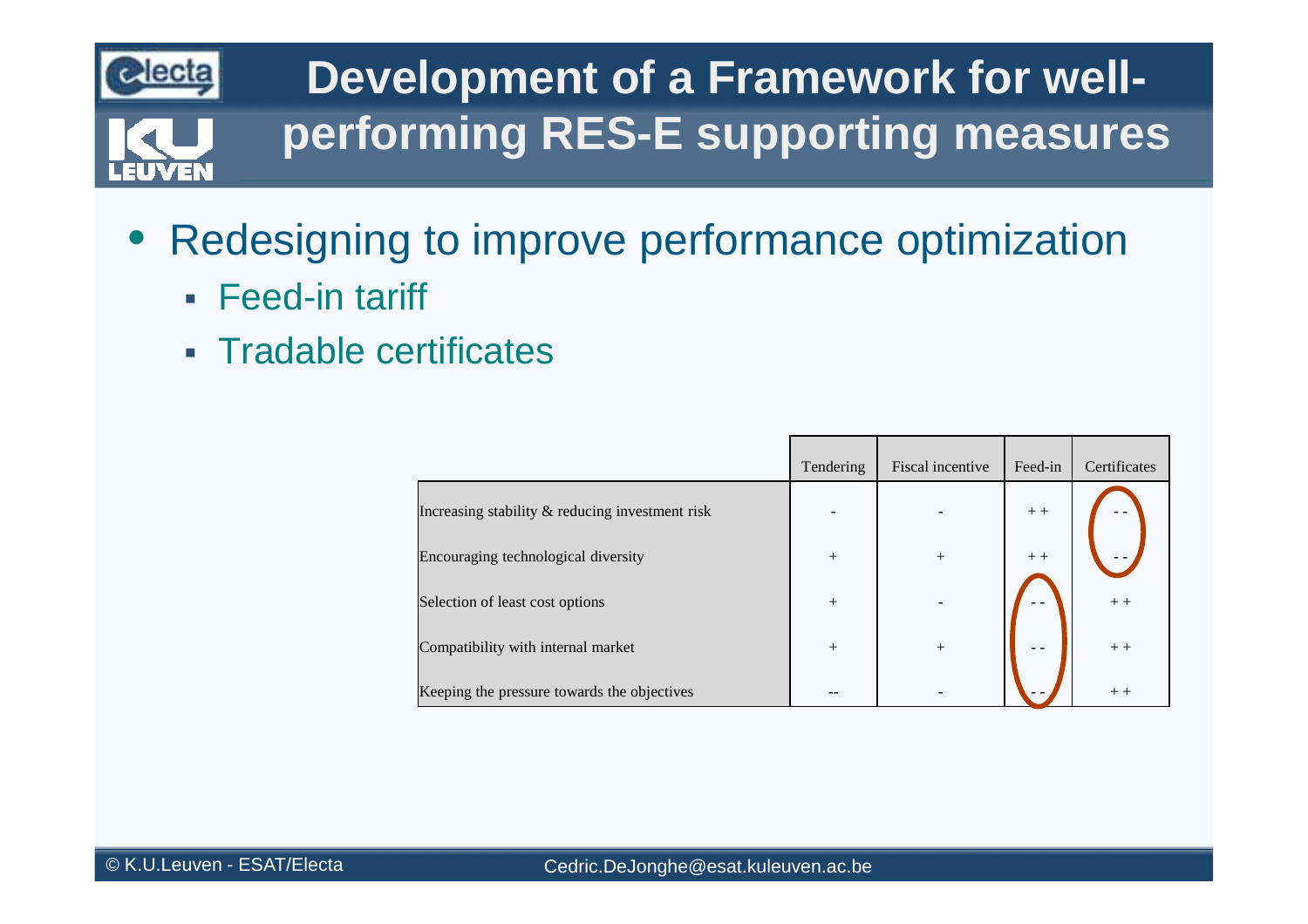

- $\bullet$  Redesigning to improve performance optimization
	- Feed-in tariff
		- o **Forecasting obligation**
		- o **Demand orientation**
		- o **Premium system**
		- o **Tariff degression**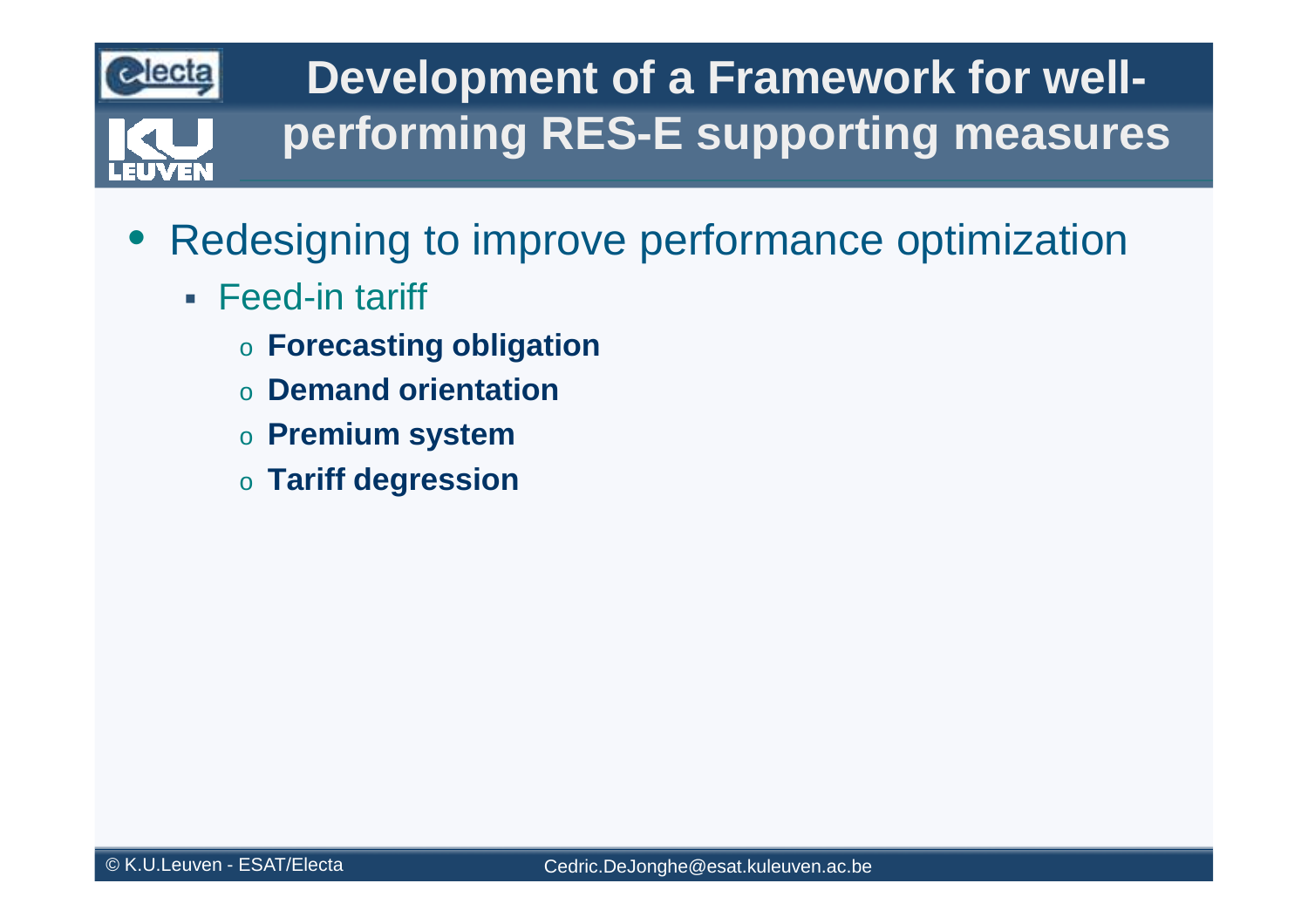

- $\bullet$  Redesigning to improve performance optimization
	- Tradable certificates
		- o **Setting minimum prices**
		- o **Setting maximum prices**
		- o **Technology specific quota**
		- $\circ$  Banking and borrowing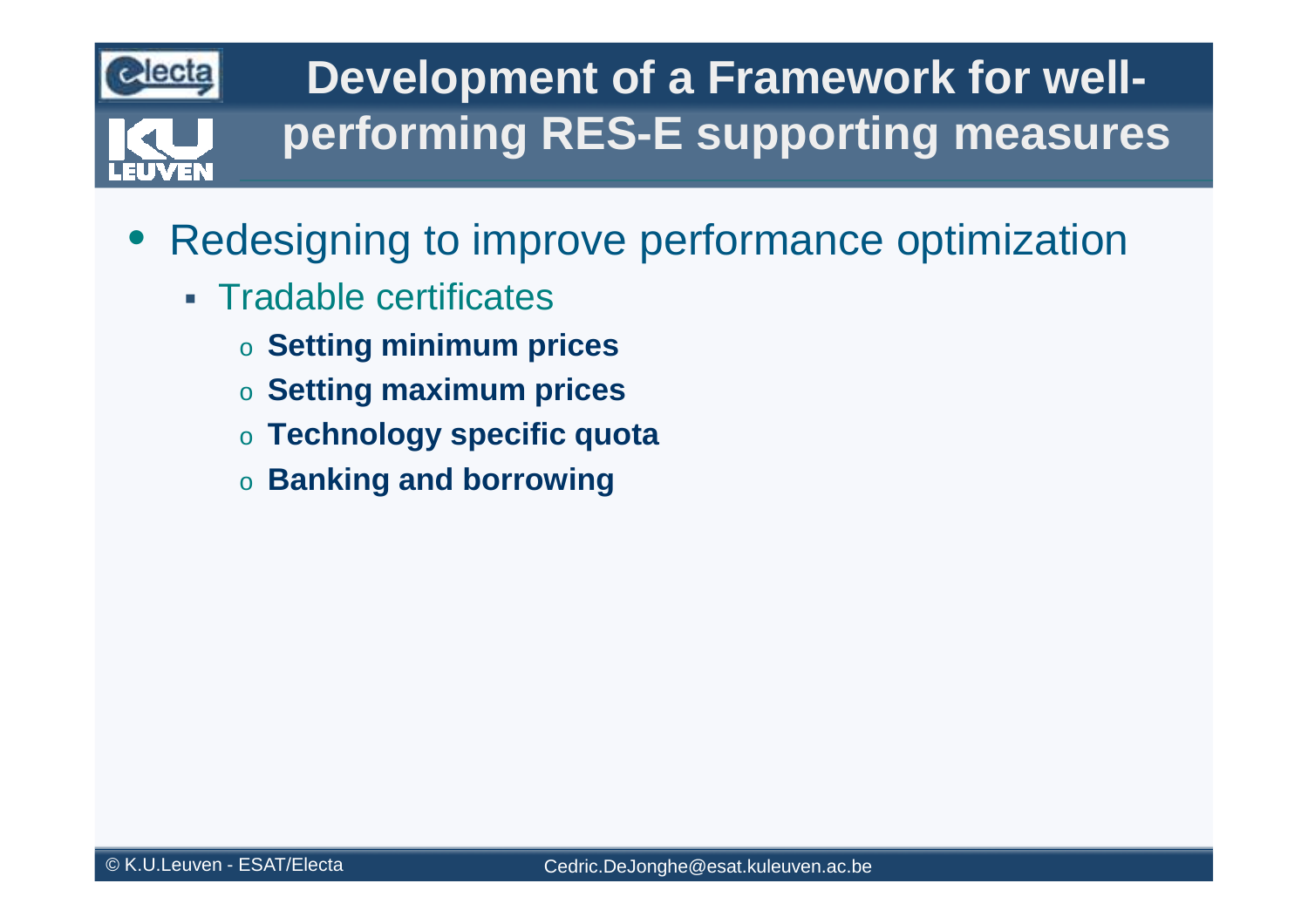

 $\bullet$  Dynamic portfolio of supporting measuresCompetition between mature and developing technologies

**Learning curve**: non linear cost reductions

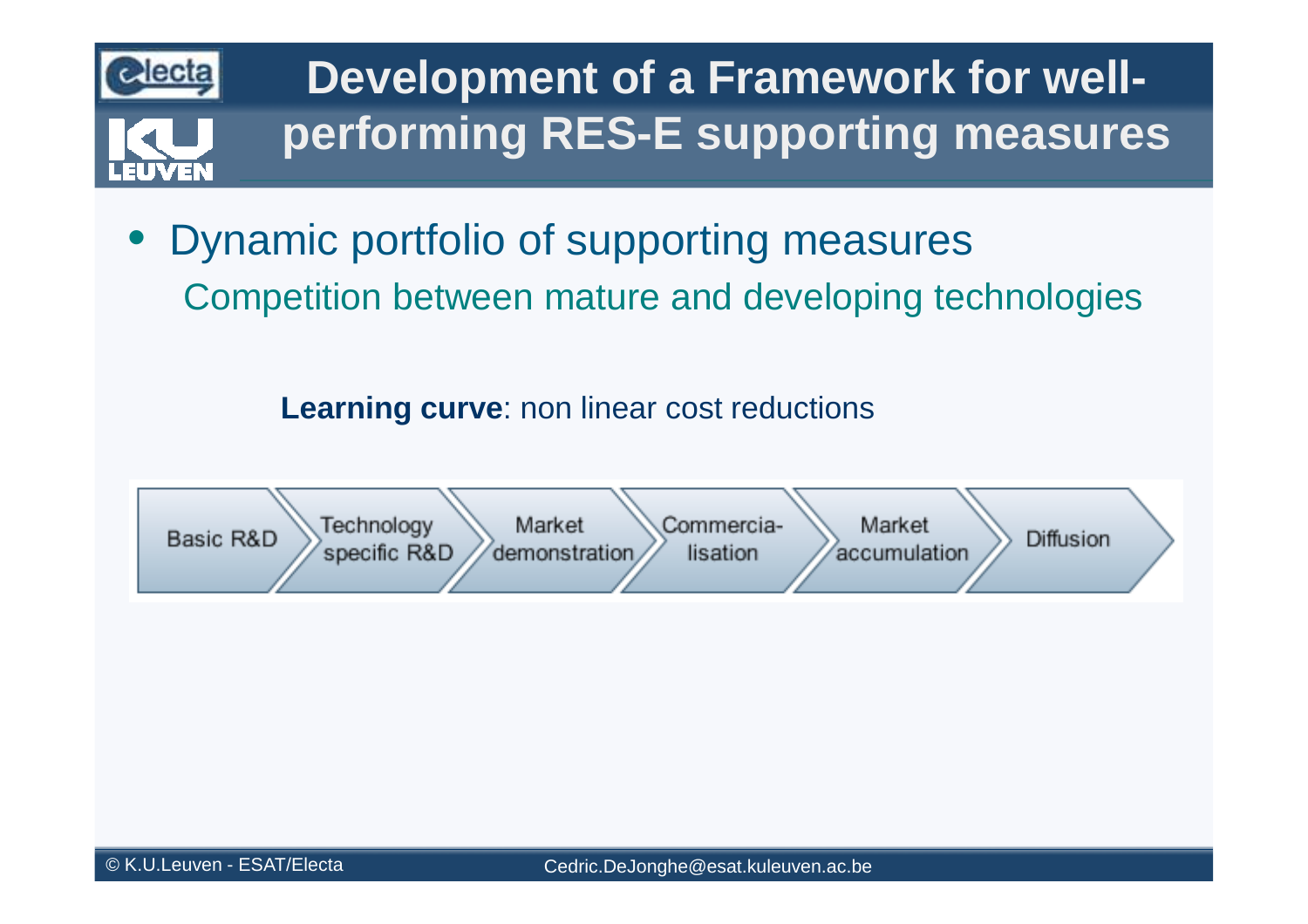

#### $\bullet$ Dynamic portfolio of supporting measures